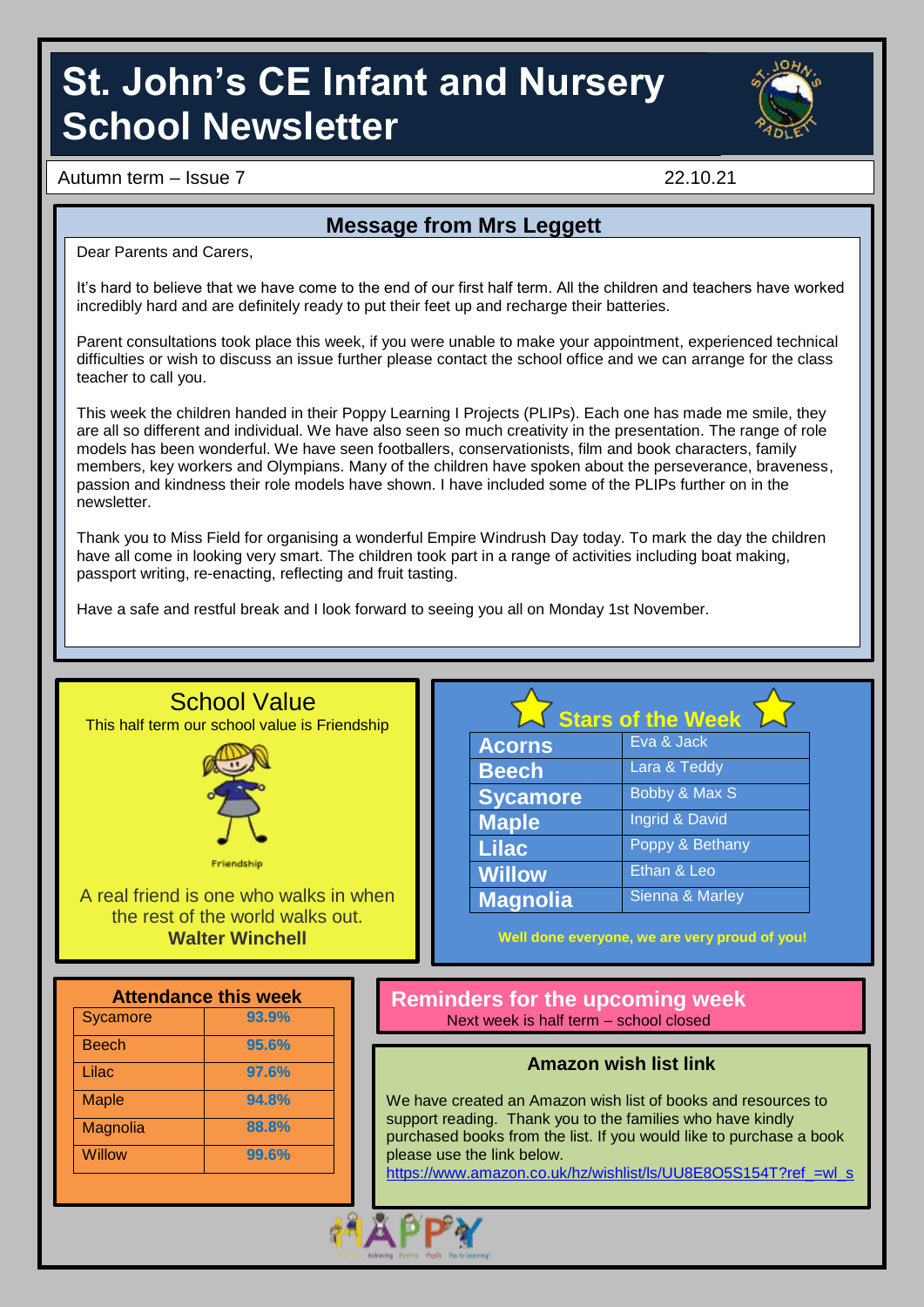## **Meet Our Governors**

My name is Shameel Ahmed and I am new to the St John's Governing Board. I am a Chartered Accountant by trade having read Economics at University of Nottingham and Financial Strategy at the University of Oxford. I currently work as Head of Financial Analysis at Community Fibre who aim to provide digital connectivity to underserved communities across London. I am excited to be part of the Governing Board and hope to build on the good work done by the existing leadership and governing team. Outside of work, I am an avid football fan and player and a father to a 1 year old!



#### **Online Safety News**

Some of you may be aware of the NetFlix show Squid Games. It has been brought to our attention that its popularity is beginning to spread across various online platforms. Please take time to visit the link below and be aware of younger children seeing the contact via older siblings.

[https://nationalonlinesafety.co](https://nationalonlinesafety.com/wakeupwednesday/squid-game-trending-across-platforms-what-parents-need-to-know) [m/wakeupwednesday/squid](https://nationalonlinesafety.com/wakeupwednesday/squid-game-trending-across-platforms-what-parents-need-to-know) game [-trending](https://nationalonlinesafety.com/wakeupwednesday/squid-game-trending-across-platforms-what-parents-need-to-know) -across [platforms](https://nationalonlinesafety.com/wakeupwednesday/squid-game-trending-across-platforms-what-parents-need-to-know)-what-parents-need-to[-know](https://nationalonlinesafety.com/wakeupwednesday/squid-game-trending-across-platforms-what-parents-need-to-know)

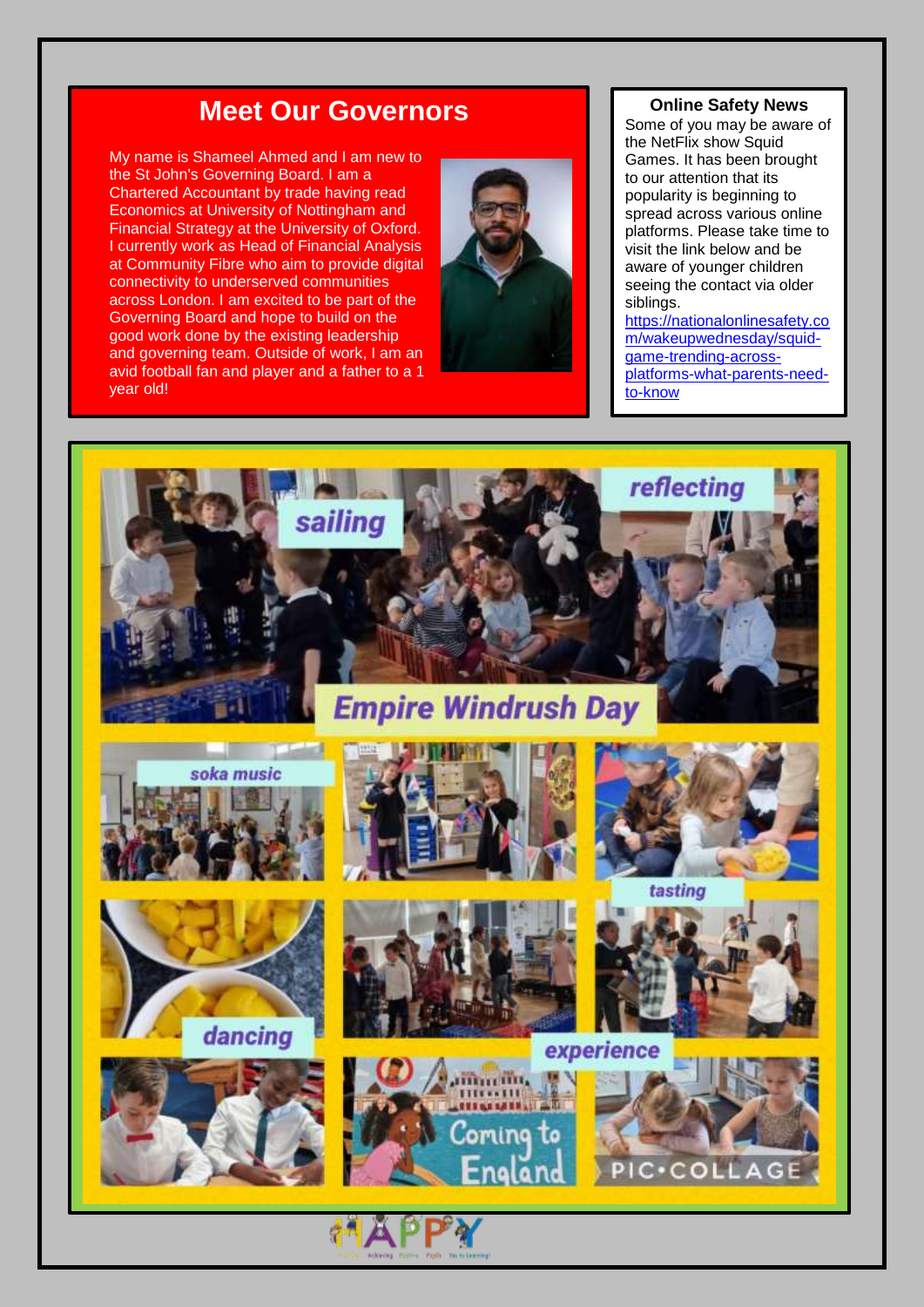#### **Playground Pal Assembly**

Our Playground Pals, Miss Cook and Mrs Perry led an assembly this week about how to be a good friend at lunch time. The pals also confidently explained to the school how to look after the playground equipment.



#### **Poppy Appeal**

After half term, School Council will be selling poppies and a range of other items to raise money for The Royal British Legion. Money can be brought in from Tuesday 2nd November. Poppies will be available at the school gate. The suggested donation for a poppy to wear is 50p but feel free to give what you can afford.

We will be holding a whole school act of remembrance on Thursday 11<sup>th</sup> November.



#### **Conversation starters**

*Here are a few ideas of conversation starters that you can use to talk with your child about their week at school. Tell me about the boat trip to England.*

í

*What did the mangoes taste like?*

| <b>Diary Dates</b>             |                                               |                                                  |
|--------------------------------|-----------------------------------------------|--------------------------------------------------|
| New dates are indicated in red |                                               |                                                  |
| <b>Date</b>                    | <b>Event</b>                                  | <b>Year Group</b>                                |
| 25.10.21                       | <b>Half Term</b>                              | All                                              |
| 04.11.21                       | <b>Diwali Immersion Afternoon</b>             | All                                              |
| 03.11.21                       | <b>Individual School Photos</b>               | All                                              |
| 10.11.21                       | Village war memorial walk                     | Year 2                                           |
| 12.11.21                       | <b>WW1 Immersion Day</b>                      | Year <sub>2</sub>                                |
| 19.11.21                       | <b>Children in Need</b>                       | All                                              |
| 22.11.21                       | <b>Friendship Week</b>                        | <b>All</b>                                       |
| 03.12.21                       | Occasional Day (school closed)                | All                                              |
| 10.12.21                       | <b>Reception Nativity</b><br>$(9:30 \& 1:45)$ | <b>Reception</b>                                 |
| 15.12.21                       | <b>Nasal Flu</b>                              | Mop up for those who<br>missed the previous slot |
| 16.12.21                       | Panto                                         | Reception, 1 & 2                                 |
| 21.12.21                       | Last day of term                              | All                                              |
| 05.01.22                       | <b>INSET DAY</b>                              | All                                              |
| 06.01.22                       | First day of spring term                      | All                                              |
| 31.01.22                       | Child mental health week                      | All                                              |
| 14.02.22                       | <b>Half term</b>                              | All                                              |